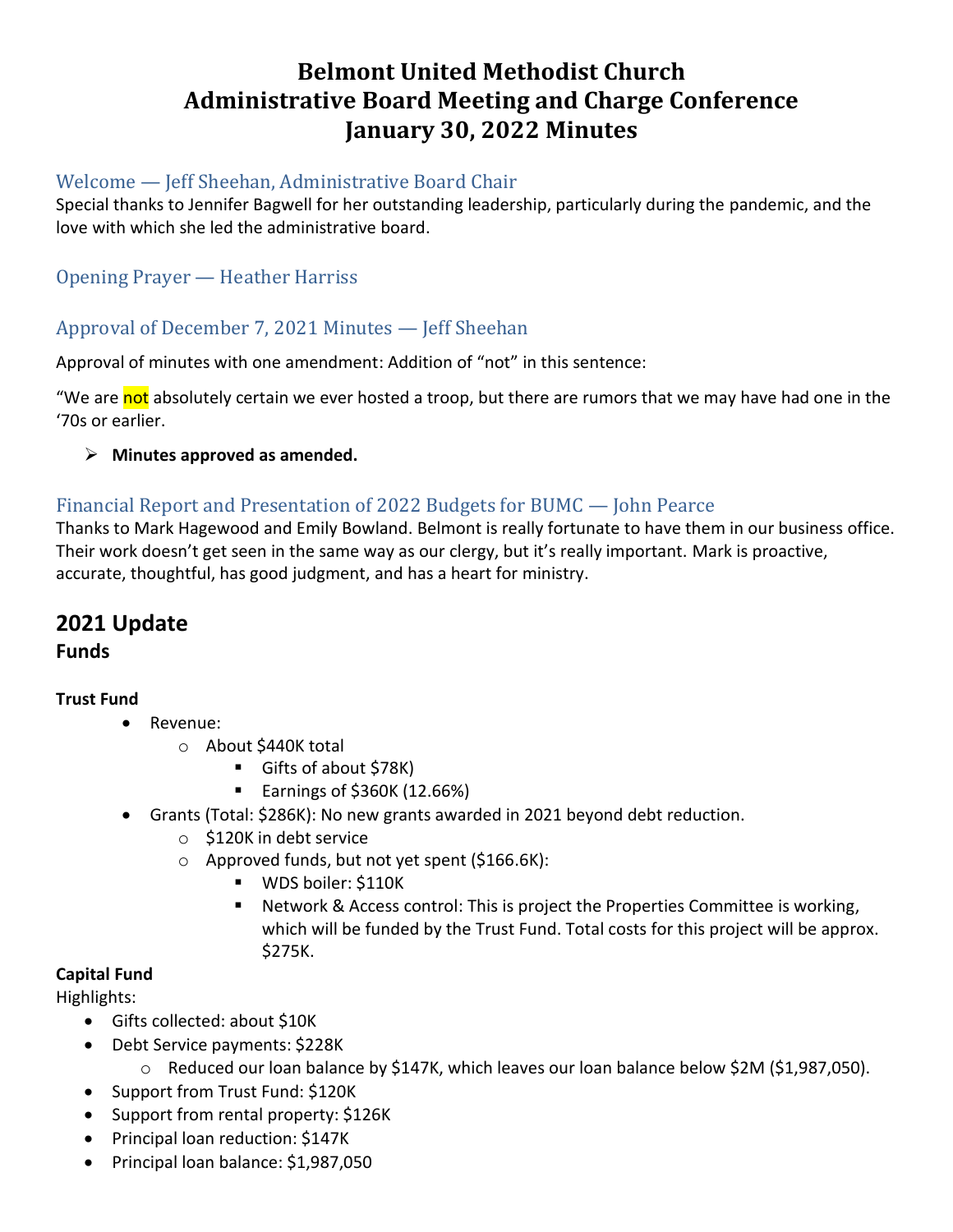#### **Loan Summary:**

- \$2.5M refinanced in 2017
- 3.95%, 5-year fixed rate, which will expire in **December 2022**. We are a little concerned about this as the Fed raises rates, but will be looking into our options.
- 20-year amortization
- **Balance: \$1,987,050**

#### **Non-budget giving**

Every project not part of the budget is funded through additional giving goes through this fund, which includes local church projects, memorials, UM causes, etc.

- Christmas Miracle Offering: Goal \$20K; Actual \$21,735. As of early this week, now around \$23K.
- Benevolence Fund: \$4K receipts, \$3K disbursements
- **Balance: \$1517**

#### **Belmont Weekday School**

What an incredible turnaround the WDS school had this year!

- **2020**: Lost \$60-80K (after PPT loans, using reserves)
- **2021**:
	- o **Revenue**: Over \$1M
		- Includes \$43K in grants
	- o **Expenses** (included some major expenditures like playground upgrades, blinds, significant pay increases for teachers)
		- Salaries: \$790K
		- Other costs: \$141.5K
		- Total: \$931.6K
	- o **Operating Gain: \$115K**

We have also been notified that we will be receiving a \$250K grant. At least a portion of this grant will be used for teacher retention pay.

#### **Rental property**

- Income: \$136.7K
- Expenses:
	- o \$6K taxes
	- o Surplus to Capital Fund \$126K
- **Surplus for 2021: \$4.548**
- Building needs a new roof and will be done this year. We have a reserve of \$45K that we've been saving toward this expense. We have several bids of over \$90K for replacement. We'll pay for the repair with the reserves and a loan from the non-budget fund, which will be paid back over the next few years.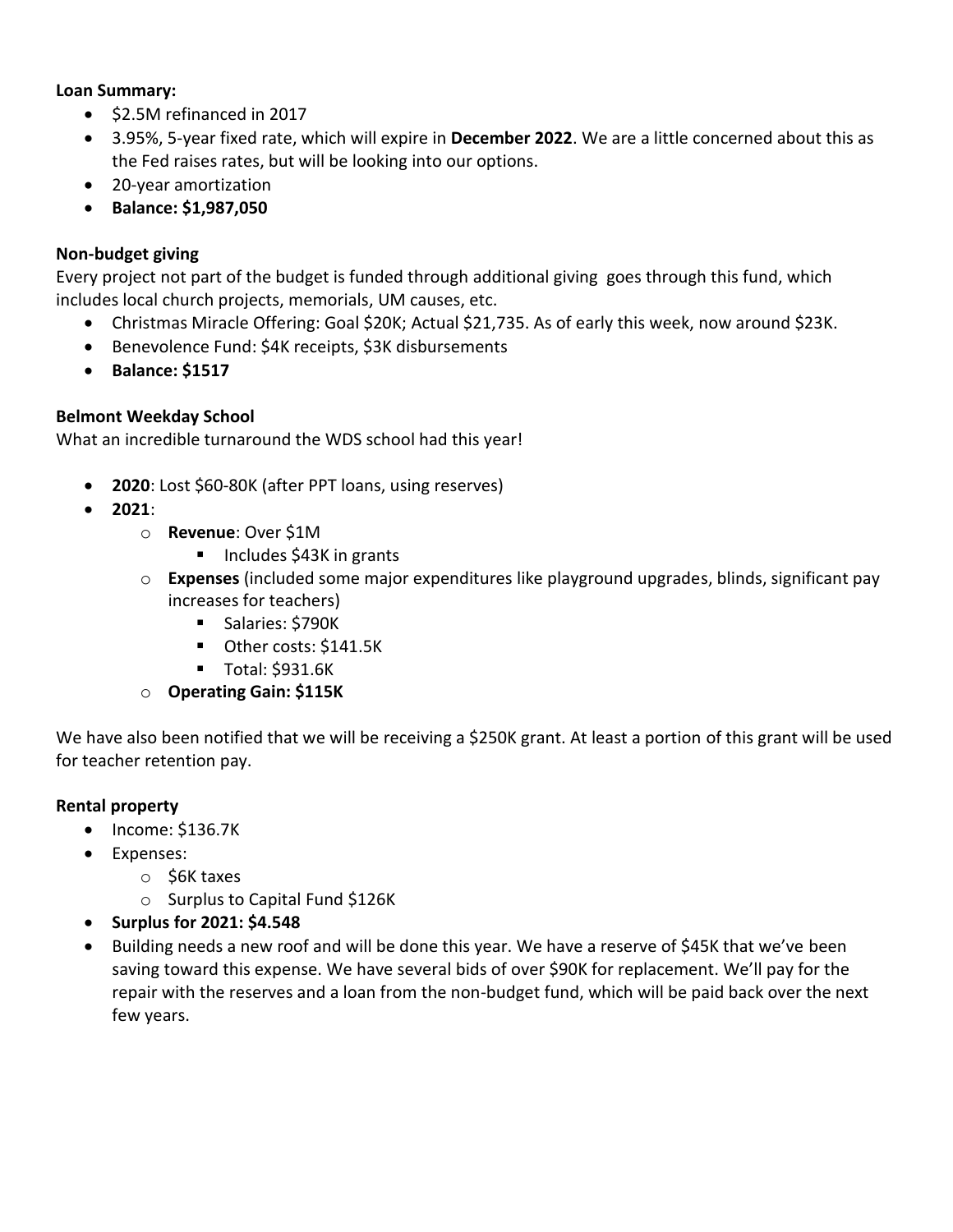## **2021 Operating Budget Income**

#### **Revenue**

- **Pledges**: Approximately 50 people gave approximately \$50K more than they pledged, but about 50 people gave less than they pledged by about that same amount. Result: We essentially achieved the pledged amount. (Budget: \$1.345M; Actual: \$1.313M)
- **Loose offering**: Exceeded expectations and was \$10K over budget (\$120K vs. \$130K)
- **Misc. giving**: Significantly under budget. We had budgeted \$57K, but received only \$14K. This includes money received from Sunday School classes, which largely didn't meeting in the building for a portion of the year; Easter offering, and our usual Gifts that Change the World campaign. The GTCTW campaign was budgeted for \$35K, but the finance committee made the decision to not have the campaign this year (for the second year in a row). Since we have spent less money/reduced expenses over the last two years because of the pandemic, the committee felt we didn't need this additional money.
- **Other income** (e.g. cell tower and WDS overhead): Budget: S86K; Actual: \$82K
- **Transfers:** Budgeted to transfer \$100K from our reserves, but did not do that because of expense savings. Decided to simply leave it as a shortfall on the balance sheet.
- **Totals:**
	- o **Budgeted income: \$1,717,704**
	- o **Actual income: \$1,540,261**

#### **Expenses**

All expenses were down. We were about \$140K under budget this year (just the church piece)

- **Staff:** Approx. \$20K under (Budget: \$864K; Actual: \$846K)
- **Administration**: Approx. \$8.7K under (Budget: \$49.8K; Actual: \$41K)
- **Properties:** Approx. \$83.5K under (Budget: \$492K; Actual: \$408.4K)
- **Ministry Council:** Approx. \$30K under (Budget: \$142.8K; Actual: \$112.6K)
- **Apportionments:** Paid 100% in apportionments (\$168, 647). We pay 1/12th of it every month. This is a reduced amount because the conference changed the way they handle clergy pensions and health care. We now pay these costs directly.
	- o 2006-2021 Apportionments paid: \$3, 842, 029, which represents 98%
- **Totals:**
	- o **Budgeted expenses: \$1,717,704**
	- o **Actual expenses: \$1,576,794**

#### **Budget SUMMARY**

- **Revenue exceeded expenses by \$79,430.** 
	- o Includes **operating deficit of \$36,414** and **WDS surplus of \$115,844**.

#### **2022 Operating campaign**

#### **Pledges**

- 256 total: \$1.3M (had **281** in 2021)
- 18 pledges decreased (\$41.5K)
- 19 new: \$24.9K
- 134 increases: \$93.7K
- 15 lost: (\$53.9K)
- 85 same as 2021: \$0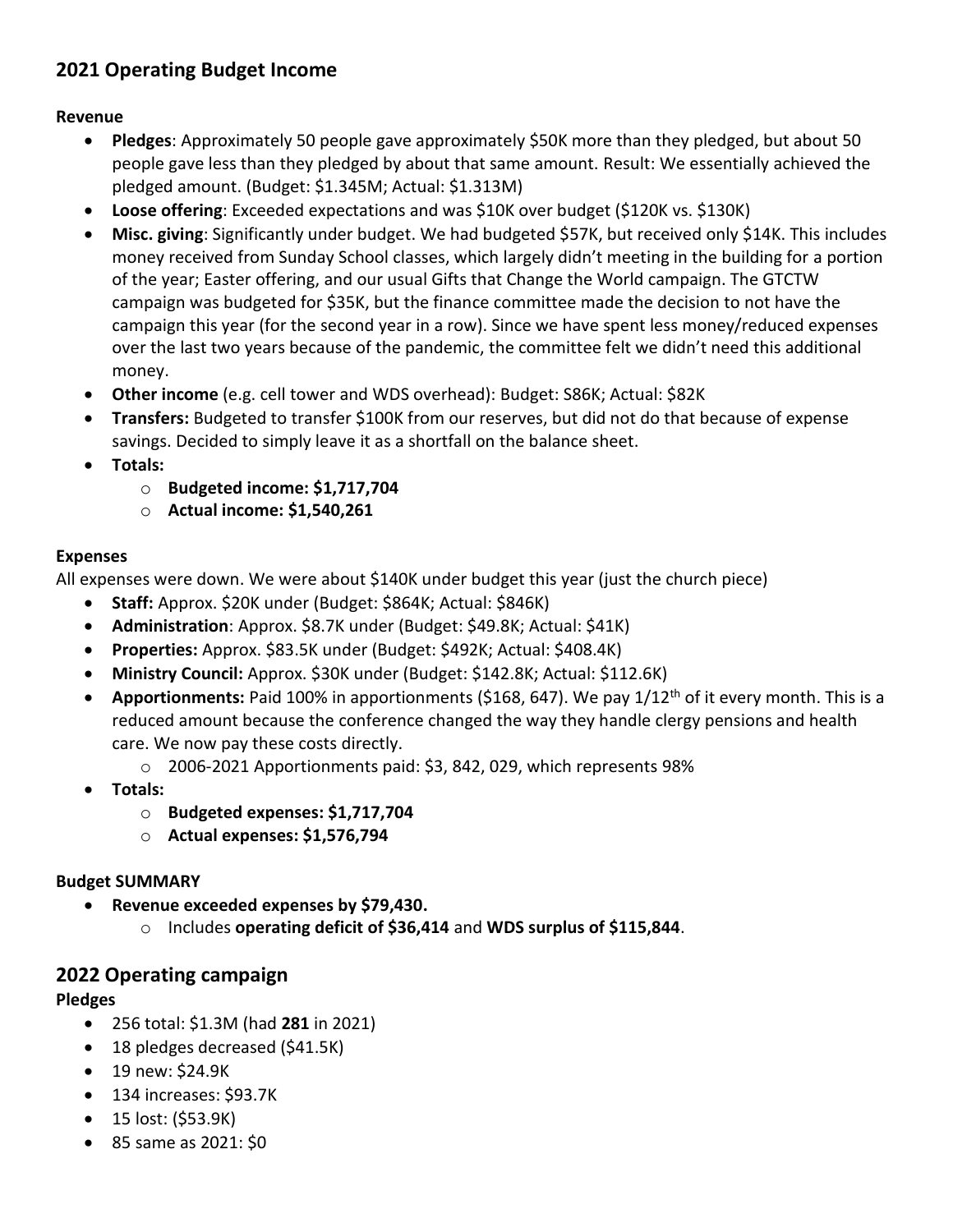- 29 no response: (\$19.7K). We have been working on contacting these people over the last several months.
- Variance of \$3.4K for 2021. (Variance in 2021: approx. \$30K)
- Pledge revenue is flat, but our 2022 budgets include requests for increased spending.

#### **Concerns**

- **Aging of givers**: Greatest generation givers are being lost. We are losing gifts of \$25-30K from one person. Although we had 19 new pledges, the total of these was only \$25K. Those who are retired generally give more because they have fewer expenses than younger people/families.
- **Living beyond our means in our operating fund**: This can be sustained for a few years, but not long term. We'll be requesting the transfer of \$80K in reserves to balance our budget.
- **Ongoing economic impact of COVID 19:** Critical to get people back in-person and engaged.
- **Loss of giving over general UMC issues**
- **Deferred maintenance**

## **2022 budgets for approval**

#### **Proposed budget summary: Operating revenue and expenses**

- **Revenues**
	- o Contributions: \$1.582M
	- o Other income: \$1.340M
	- o **Total: \$2,922,378.33**
- **Expenses**
	- o Staff: \$877K
	- o Administration: \$54.7K
	- o Properties: \$517.9K
	- o Ministry Council: \$148.9K
	- o Apportionments: \$163.8K
	- o WDS: \$1.115M
	- o **Total: \$2,877,935.00**
- **Net total: \$44,443.33**

#### **Notes about EXPENSES**

- For the last several years, the Finance Committee has basically accepted the budget requests from Staff Parish, Properties, Ministry Council, Administration (plus apportionments) and recommended those to the full board for approval, which the board has done.
- This year, we asked for some cuts to the submitted budgets.
	- o **Staff Parish**:
		- Asked for a \$15K cut (\$877K after cut). This is not large percentage; not many places we could cut. There have been some changes to this budget from last year because of the way we now handle building maintenance and custodians. Since this is now handled by SFM, the money for those staff salaries and benefits was moved from the SPRC budget to the Properties budget.
		- Aside from that change, compared to last year, there will be a \$100K increase, primarily for two areas:
			- Added staff: Ingrid McIntyre for a full year
			- Increases in pay for staff: Working to make sure all staff get a living wage plus benefits.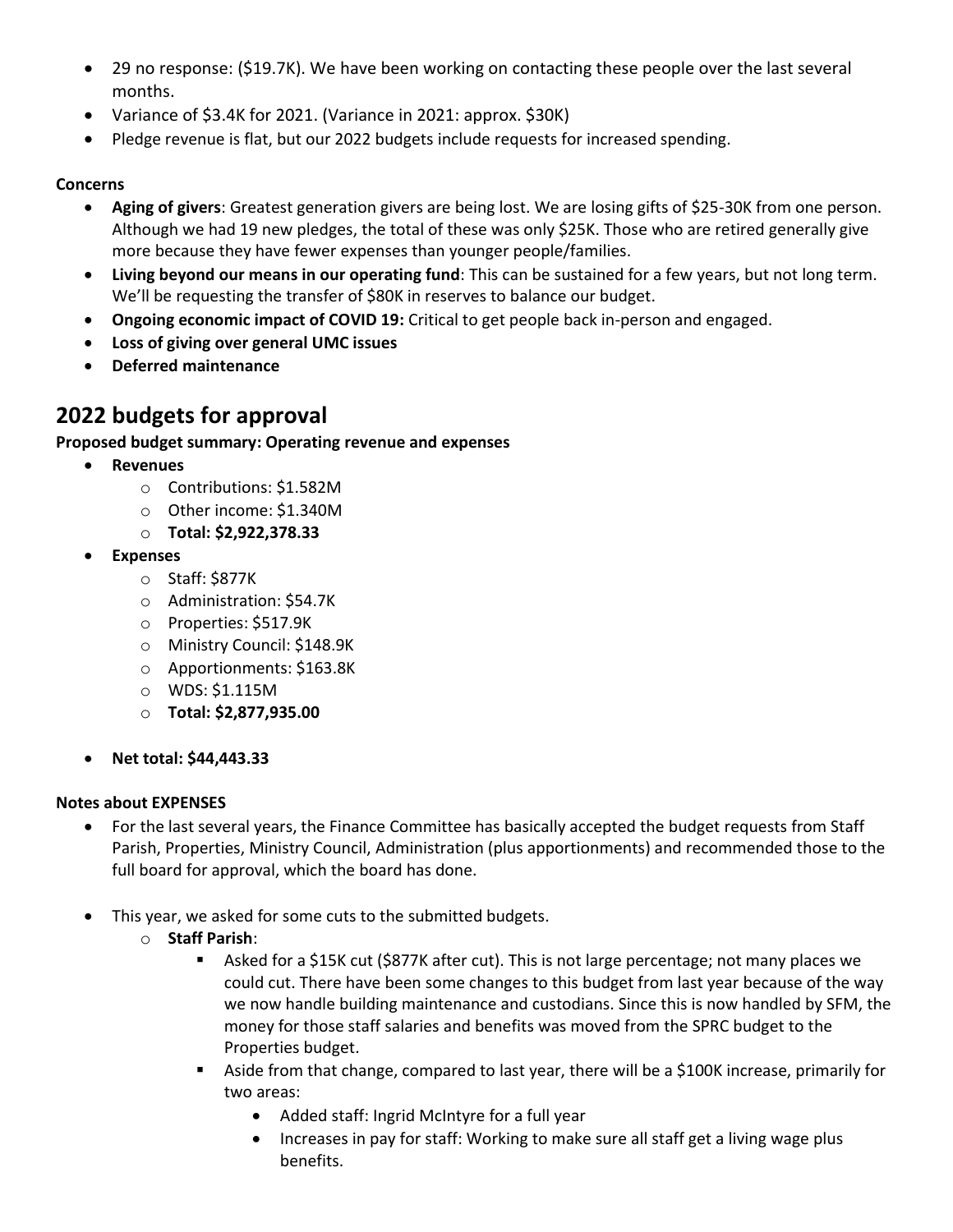- o **Administration**: Up slightly because Mark moved expenses such as the phone system and few other things out of the Properties budget to this budget, which is where they should be.
- o **Properties**: Asked for a \$15K cut. Much of what their budget covers is for SFM for daily building care plus maintenance.
- o **Ministry Council**: Asked for a \$10K cut, but even after this cut, they will have \$36K more than they spent last year.
- Our apportionments for 2022 will decrease another \$4-5K because of the way the conference is handling these.
- In spite of these cuts, the **budget will increase for 2022** because we still had **significant increases** over last year.

#### **Proposed Revenue detail notes/highlights (See slide 11 of the Financial Report PDF for line-item details)**

- We have a line item to **transfer \$80K from reserves into the budget**. We have a total cash reserve of about \$500K, which has accumulated from prior years. In 2021, we had a \$79K surplus, which was added to the reserves. So we're basically taking out what we added last year.
- We will have a **Gifts That Change the World** campaign this year (**\$35K**).
- WDS is now making a **\$75K** payment to the church to help cover costs for custodial care, utilities and insurance. This doesn't cover it all, but is a substantial
- **\$50K transfer** from the Rental Properties Fund, which matches the \$50K line item for general maintenance in the Properties budget.
- **WDS tuition of \$1.2M**
- **Total: Almost \$3M in revenue (\$2,922,378.33)**

#### **Proposed WDS Budget Summary**

- **Revenues**: \$1.159M (tuition, fees)
- **Expenses**: \$1.115M. They spend virtually all of their income. Eighty to ninety percent of their expenses come from staff salaries and benefits. Also includes substantial increases in teacher pay and a \$75K payment to help defray some of the building costs.
- **Net Total**: approx. \$44K

#### **Proposed Rental Property Budget Summary**

- **Revenues:** \$140.8K rental income (rent increases 3% each year)
- **Expenses:** \$131K
	- $\circ$  Property taxes (\$6K): The actual property taxes are about \$20K, but the tenant pays everything over \$6K.
	- o Transfer to Capital Fund: \$125K (for debt service)
- **Net Total: \$9,649.66**. This will be put in reserve to rebuild the fund, which will be negative after the roof is replaced.

#### **Proposed Capital Fund Budget Summary**

- **Revenues:** \$10K income
- **Expenses:**
	- o \$50K (transfer to Properties for general maintenance)
	- o \$120K debt service
	- o \$125K Vanderbilt Imaging (rental property) to Capital
	- o \$90K interest on building load.
- **Net total: \$115K**
- **Less \$138K** (Principal loan payments)
- **Net loss: \$23K**
- Cash balance in this fund is \$150K, so we'll lose \$23K of that this year, which will leave a **balance of \$125K**.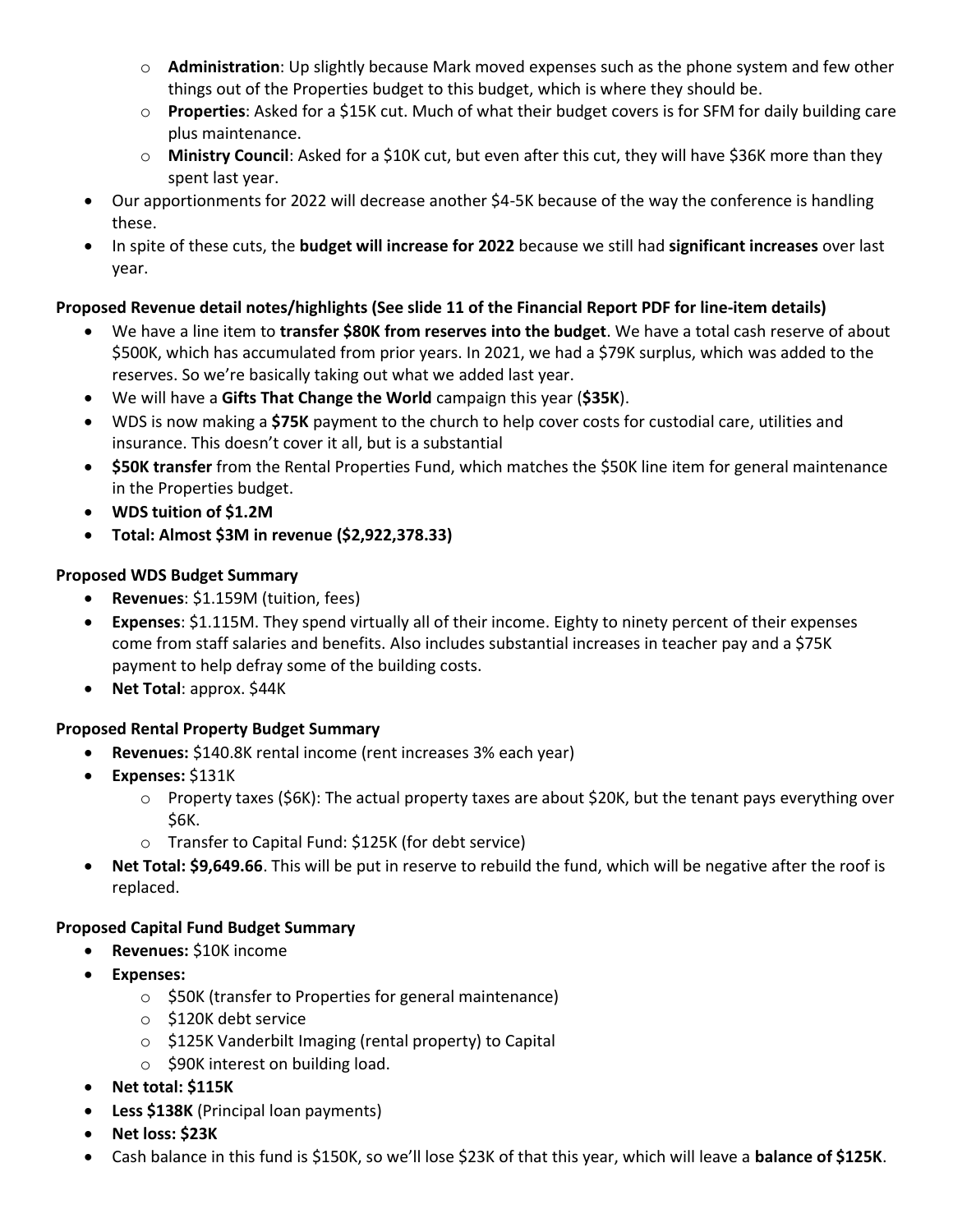- $\triangleright$  Recommendation of Finance Committee to approve the presented budgets and finance report.
	- Capital Fund
	- Rental Property
	- WDS
	- Church budget
- ➢ **Budgets Approved and finance reports approved.**

Deep thanks to the Finance Committee for their work!

## **Charge Conference Opens (Rev. Garie Taylor presiding)**

- Charge Conference will deal only with setting salaries of the clergy appointed by the bishop (Paul, Heather and Darren).
- Housing allowances were approved at a charge conference on 12/7/2021. Had to do this before the beginning of the new tax year.

### **Compensation — Dick Bowers**

• Includes a 4% increase to clergy salaries from last year, including those appointed by the bishop and those we employ ourselves.

## **Total 2022 compensation (clergy salary and housing allowances)**

#### **Compensation for Clergy appointed by the bishop:**

**Paul Purdue**

- **Cash salary:** \$106,199
- **Housing allowance:** \$25,604
- **Total**: \$131,803

#### **Heather Harriss**

- **Cash salary:** \$40,569
- **Housing allowance:** \$29,320
- **Total:** \$69,889

#### **Darren Mayberry Wright**

- **Cash salary:** \$11,531
- **Housing allowance:** \$44,000
- **Total:** \$55,531

#### **Compensation for Clergy hired by Belmont:**

**Kate Fields**

- **Cash salary:** \$30,531
- **Housing allowance:** \$25,000
- **Total:** \$55,531